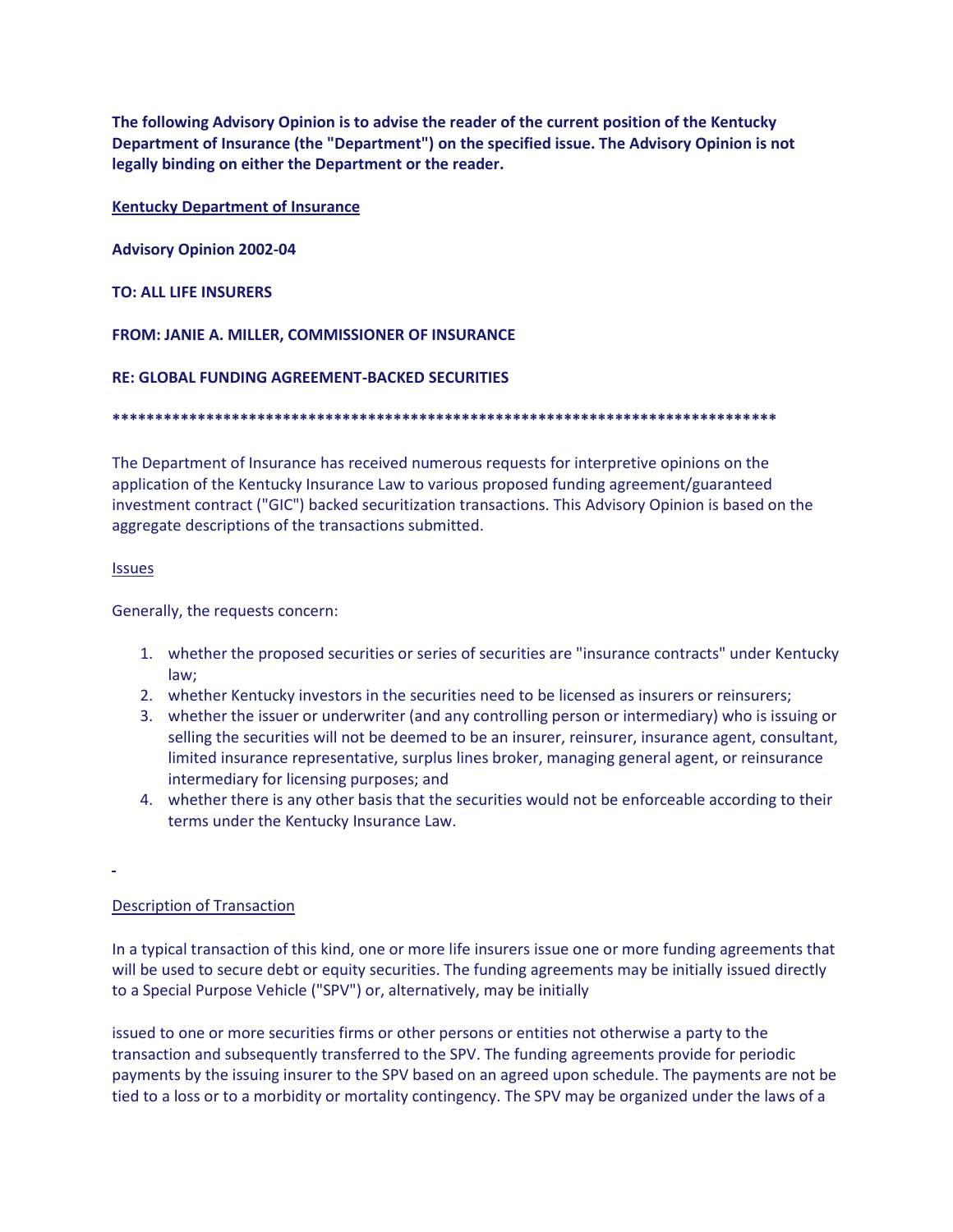jurisdiction within or outside of the United States. The SPV is organized as a business trust, limited liability company, or other type of single purpose entity. The SPV is not an authorized insurance company. The life insurer(s) are organized under the laws of a jurisdiction within the United States and are subject to the supervision of the state of domicile.

The SPV will issue securities, or a series of securities, to be marketed to large institutional buyers within and/or outside the United States. The SPV will be managed and controlled by an independent trustee. The trustee will have a fiduciary duty to protect the rights of the holders of the securities. The securities will be freely transferable subject to the restrictions of the relevant federal and state securities laws. Typically, purchasers of the securities (initially, and if any resales) are limited to qualified institutional buyers as defined in 17 CFR 230.144A. The securities are issued pursuant to Rule 144A, Regulation D, or another applicable exemption under the Securities Act of 1933 or, if outside of the United States, pursuant to Regulation S; however, securities are also sold pursuant to registered offerings.

The SPV uses the proceeds from the sale of the securities to purchase, or otherwise fund the purchase or transfer of the rights or interests in, the funding agreements from the insurers or the initial purchasers. Once the funding agreements have been transferred to the SPV, they are not eligible for further transfer or assignment by the SPV without the prior consent of the issuing insurers. The SPV may enter into one or more swap transactions with persons or entities not affiliated with the insurers.

The securities are issued in denominations smaller than the face amount of the funding agreements held by the SPV. The securities may be issued in a series (or "tranches") and each series may be secured by separate funding agreement(s). Generally, the amounts due under the funding agreement(s) will be sufficient to pay all amounts due under the related series of securities and to make additional payments into a reserve account that will be used to pay up-front expenses, ongoing expenses, and fees. The terms of the securities and funding agreement may or may not be identical. The periodic payments made by the insurance company to the trust may be higher than or equal to the periodic payments due to the securities holders.

The securities holders have no direct privity of contract with, or recourse against, the insurer under the funding agreement. Payments are not directly or indirectly guaranteed by the insurer(s). The securities holders' rights against the funding agreement are to be enforced by an indenture trustee acting on their behalf. In the event of nonpayment by the SPV, the sole enforcement right of the investor is against the SPV and its assets.

## Opinion

These types of proposed securities offerings do not appear to be the transaction of insurance within the meaning of KRS 304.3-070 and do not appear to be contracts of insurance under KRS 304.1-030. Accordingly, the purchasers of such securities are not required to become licensed insurers or reinsurers. The issuer, underwriter, and any controlling persons or intermediaries, who are issuing or selling the securities, are not required to be licensed as an insurer, reinsurer, insurance agent, consultant, limited insurance representative, surplus lines broker, managing general agent, or reinsurance intermediary, etc. Furthermore, the Department will not provide an opinion regarding (1) the enforceability of the securities in the Commonwealth of Kentucky; (2) whether these types of securities will be considered admitted assets; and (3) the accounting treatment for issuing funding agreements or purchasing securities in these types of transactions.